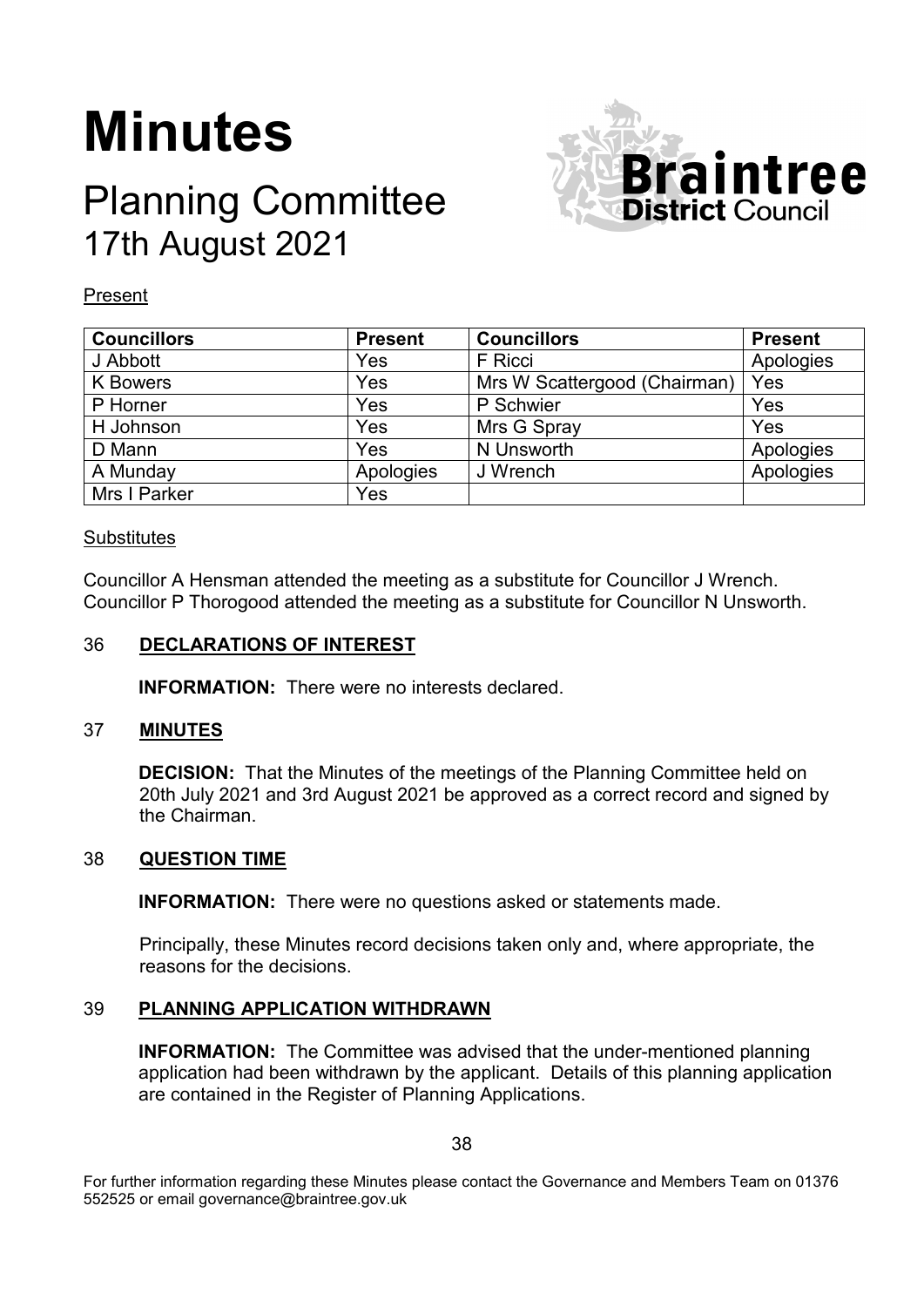| Plan No. |                              | Location         | Applicant(s) | <b>Proposed Development</b>                                                                                                                                                                                                                                                            |
|----------|------------------------------|------------------|--------------|----------------------------------------------------------------------------------------------------------------------------------------------------------------------------------------------------------------------------------------------------------------------------------------|
|          | *21/01527/FUL<br>(WITHDRAWN) | <b>Braintree</b> | Mr L McNamee | Change of use from Offices<br>(Use Class E) to a residential<br>use (Use Class C3) consisting<br>of 9 x 1 bed, 5 x 2 bed (total<br>14 residential units) with<br>associated car parking,<br>amenity space and covered<br>cycle storage, Cardinal Works,<br>rear of 46 Bradford Street. |

# 40 **PLANNING APPLICATIONS APPROVED**

**DECISION:** That the undermentioned planning applications be approved under the Town and Country Planning Act 1990, including Listed Building Consent where appropriate, subject to the conditions and reasons contained in the Planning Development Manager's report, as amended below. Details of these planning applications are contained in the Register of Planning Applications.

| Plan No.                    | Location            | Applicant(s)          | <b>Proposed Development</b>                                                                                                                                                |
|-----------------------------|---------------------|-----------------------|----------------------------------------------------------------------------------------------------------------------------------------------------------------------------|
| *19/00729/REM<br>(APPROVED) | <b>Black Notley</b> | <b>Mr Mark Reeves</b> | Application for approval of<br>reserved matters following<br>outline approval<br>18/00082/OUT - Erection of 5<br>no. dwellings, land rear of<br>Green Gables, London Road. |

The Committee approved this application, subject to three additional Conditions and an additional Approved Plan as follows:-

#### Additional Conditions

- 10. The development shall be carried out in accordance with the approved Tree Survey, Arboricultural Impact Assessment and Tree Protection Plan (drawing 1110-01 REV H) and, prior to the commencement of development, further details of the means of ground protection and construction of the access around tree T5 shall be submitted to and approved by the Local Planning Authority. Thereafter the development shall be carried out in accordance with the approved plan.
- 11. Prior to the first occupation of the dwellings hereby permitted, a management plan, including long-term design objectives, management responsibilities and maintenance schedules for the access road and all landscape areas, shall be submitted to and approved in writing by the Local Planning Authority.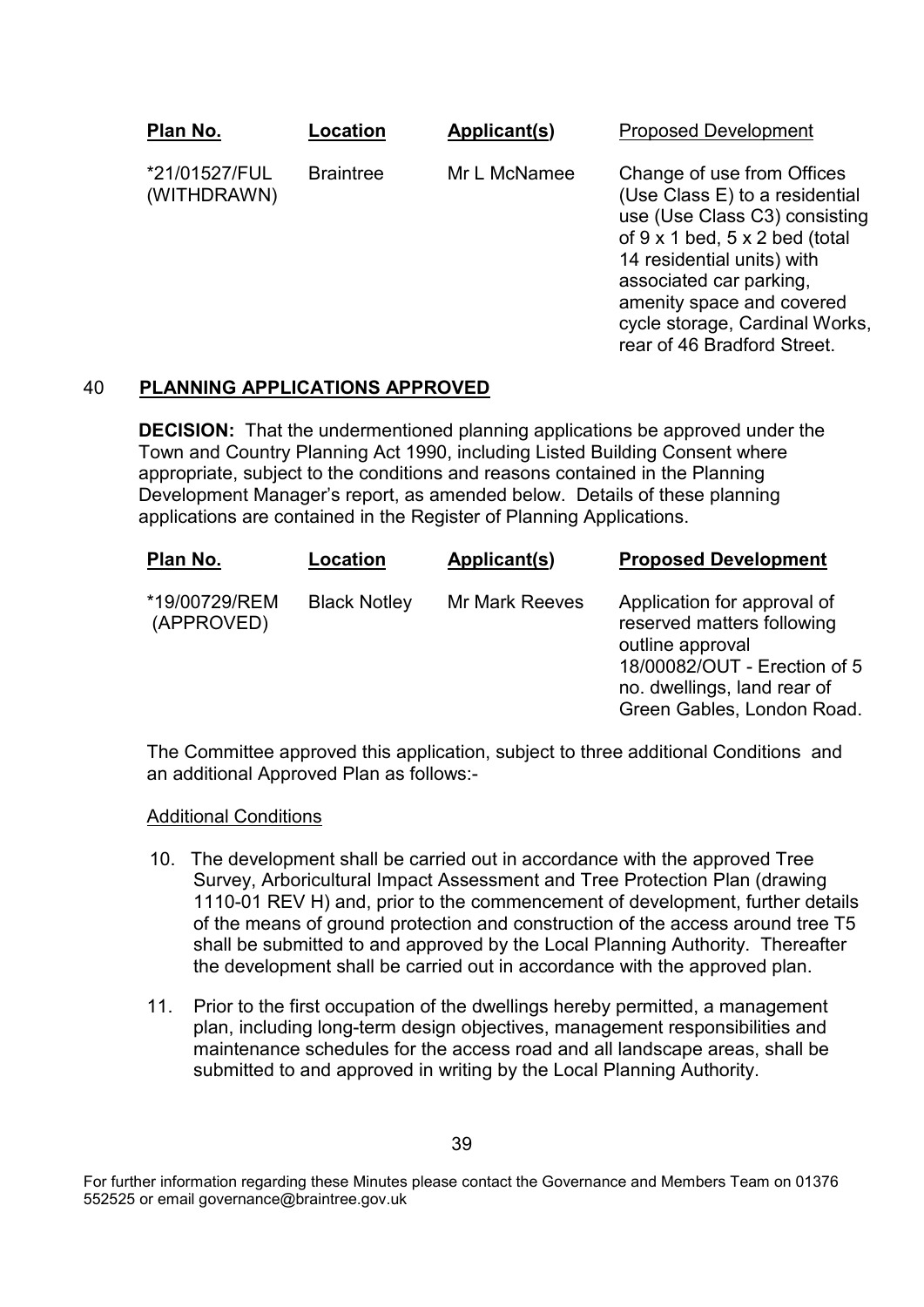Thereafter, the management plan shall be carried out in accordance with the approved plan. Should any part of the site be maintainable by a Management or Maintenance Company, details of long-term funding arrangements and the means of securing this should be provided.

12. Prior to the first occupation of the dwellings hereby permitted, details of the means of construction for the access road demonstrating that it is capable of carrying a 26-tonne vehicle shall be submitted to and approved in writing by the Local Planning Authority. Thereafter the development shall be carried out in accordance with the approved plans.

#### Additional Approved Plan

Plan 1110-01 REV H

| Plan No.                    | Location          | Applicant(s)   | <b>Proposed Development</b>                                                                                                                                                                                                                                                                                                                                             |
|-----------------------------|-------------------|----------------|-------------------------------------------------------------------------------------------------------------------------------------------------------------------------------------------------------------------------------------------------------------------------------------------------------------------------------------------------------------------------|
| *20/01451/FUL<br>(APPROVED) | <b>Silver End</b> | Mr Gary Leckie | Erection of a single-storey<br>block to provide 8 x 1<br>bedroom residential<br>supported living units (Use<br>Class C3), staff breakout<br>unit (Use Class C2) and a<br>single-storey detached<br>building to provide a training<br>room (Use Class C2)), with<br>associated car parking,<br>landscaping, and sewage<br>treatment plant, Rascasse,<br>Sheepcotes Lane. |

A motion to refuse this application was moved and seconded, but on being put to the vote the motion was declared **LOST**.

# 41 **SECTION 106 AGREEMENT**

| Plan No.                    | Location        | Applicant(s)      | <b>Proposed Development</b>                                                                                                                     |
|-----------------------------|-----------------|-------------------|-------------------------------------------------------------------------------------------------------------------------------------------------|
| *20/01474/FUL<br>(APPROVED) | <b>Halstead</b> | P L and D L Lewis | <b>Erection of Use Classes</b><br>$E(g)$ and B8 Commercial<br>Units, Units 1, 2 and 3, Sixth<br>Avenue, Bluebridge<br><b>Industrial Estate.</b> |